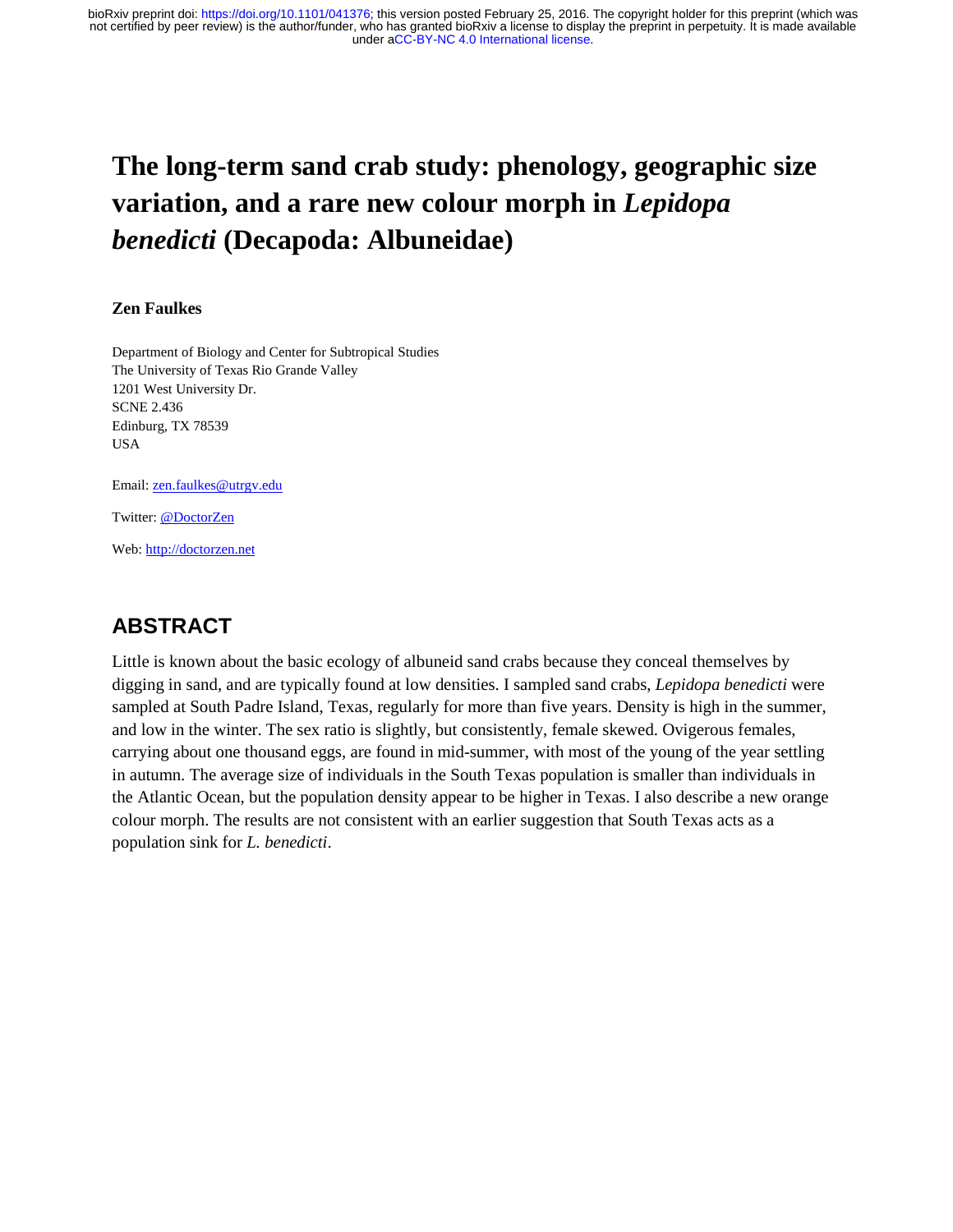#### Faulkes Sand crab phenology 2

## **INTRODUCTION**

Sand crabs (Family Albuneidae) are small decapod crustaceans that live in fine sandy beaches (Boyko 2002). All species in this family are obligate diggers as adults. They conceal themselves completely in sand (Faulkes & Paul 1997; Faulkes & Paul 1998; Dugan, Hubbard & Lastra 2000), and leave no traces of their presence visible to observers walking on a beach. Sand crabs can be difficult to find, with Hay & Shore (1918) noting that they could not find a live *Lepidopa websteri* individual even after "a vast amount of digging"

*Lepidopa benedicti* is a representative albuneid species that lives in the Gulf of Mexico and the Atlantic coast of Florida (Fig. 1). As part of an ongoing long term study to understand the basic biology of a representative species, I have been studying the biology of the species on South Padre Island, Texas (Nasir & Faulkes 2011; Murph & Faulkes 2013; Joseph & Faulkes 2014). This paper more than doubles the time frame of this long term study (from two years to five years), thus providing greater resolution into the phenology of this sand crab, and more opportunities to record rare events. Additionally, this paper provides data on *L. benedicti* from the Atlantic coast of Florida as an initial effort to characterize differences in this population across a wide portion of its range.



**Figure 1:** *Lepidopa benedicti***.** (A) Two *Lepidopa benedicti* individuals, showing colour variation. Anterior is to the left. (B) Distribution of *L. benedicti*, based on data from (Boyko 2002); one site shown for each U.S. county or parish.

Data from the first paper from this project (Murph & Faulkes 2013) prompted questions that can be answered with a larger data set. (Murph & Faulkes 2013) suggested that South Padre Island, Texas might be a population sink for sand crabs, for two reasons. First, no ovigerous females had been found over two years of sampling. Continued sampling allowed me to test the possibility that ovigerous females were simply uncommon. Second, individuals from South Padre Island were smaller than other areas where the species is distributed, according to archival records in (Boyko 2002). However, it is possible the ovigerous because the data from other locations were collected by many individuals over many decades, it was possible that such size differences reflected researchers' preservation biases rather than being a representative sample of the population. Sampling from the Atlantic coast of Florida, and recording all individuals there, could distinguish between preservation bias and a biological difference in size.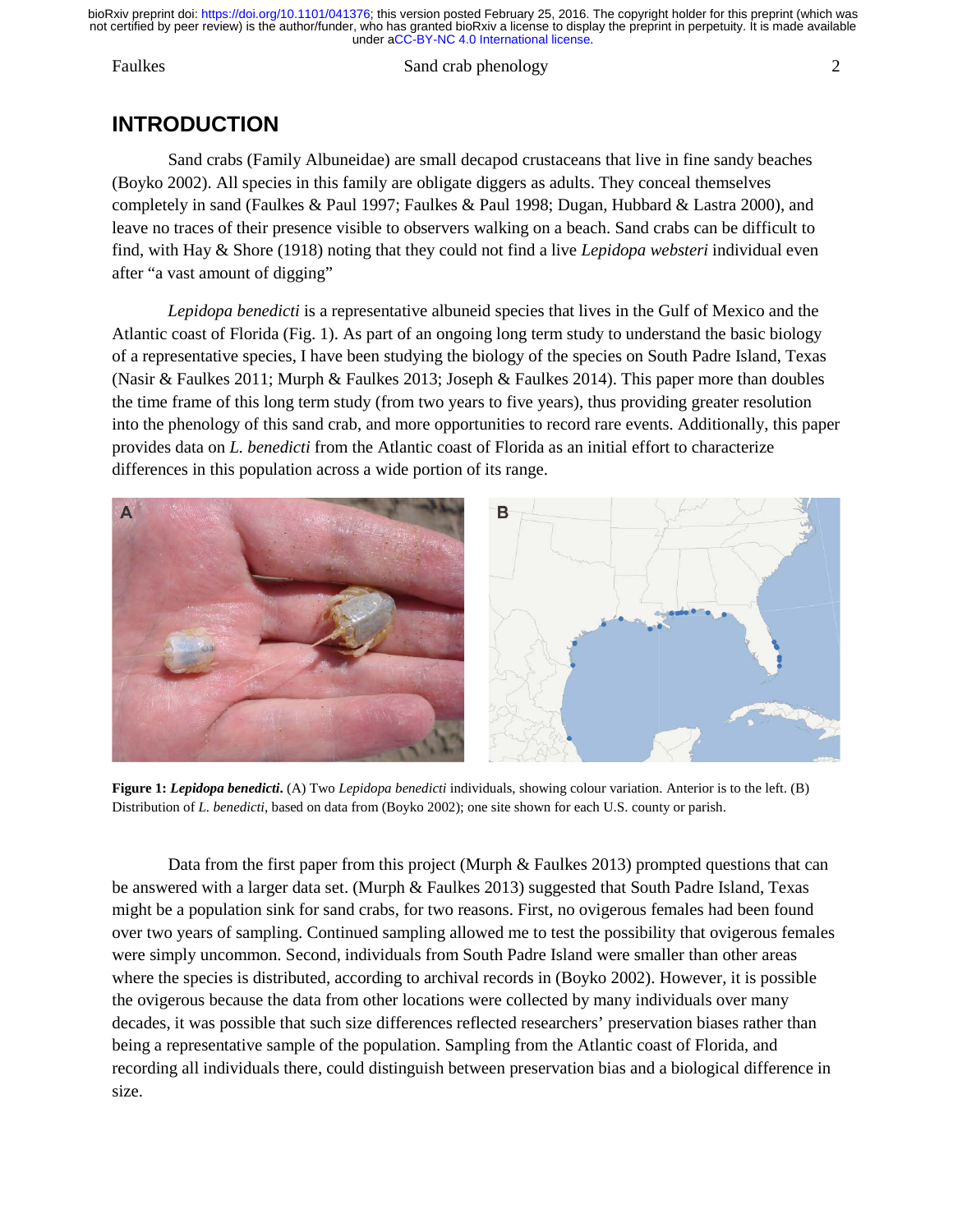#### Faulkes Sand crab phenology 3

Portions of this work have appeared in brief (Faulkes & Feria 2012; Real Scientists 2014).

## **METHODS**

Sand crabs, *Lepidopa benedicti* Schmitt, 1935, were collected at South Padre Island, Texas, monthly from to August 2009 to December 2014 (exception: data from July 2010 lost). The first two years of data are available at (Faulkes 2014) and were analyzed in (Murph & Faulkes 2013). *Lepidopa benedicti* was also collected at Fort Lauderdale, Oakland Park, and Pompano Beach in southern Florida in November 2012, using the same methods as the Texas site. Results refer to the Texas population unless otherwise specified.

I collected crabs by digging 10 m transects parallel to, and slightly above, the waterline of the swash zone. Three or more transects were dug every month. I overturned sand and examined it for *L. benedicti*, and also collected any individuals which emerged from the trench when it filled with water. I recorded the sex, carapace length, and colour on site. Sample sizes for these features vary because some sand crabs were damaged by the shovel during collecting, escaped, and so on. For example, some damaged animals could be sexed but not have the carapace length measured.

Carapace lengths for *L. websteri*, *Albunea gibbesii*, and *A. catherinae* were taken from (Boyko 2002).

Graphs and statistical analyses were done using Origin 7 SR2 (OriginLab Corporation, Northampton, Massachusetts). Graphs showing values per month show average of all transects per month per year, to avoid pseudoreplication. That is, sample size for most months is five, one for each year of the project.

## **RESULTS**

### **Abundance**

The mode abundance of *L. benedicti* per transect is less than 1 10 m<sup>-1</sup> transect (Fig. 2A). The abundance of *L. benedicti* varies throughout the year, however, being low in winter and peaking in summer (Fig. 2B). This confirms and refines previous results (Murph & Faulkes 2013).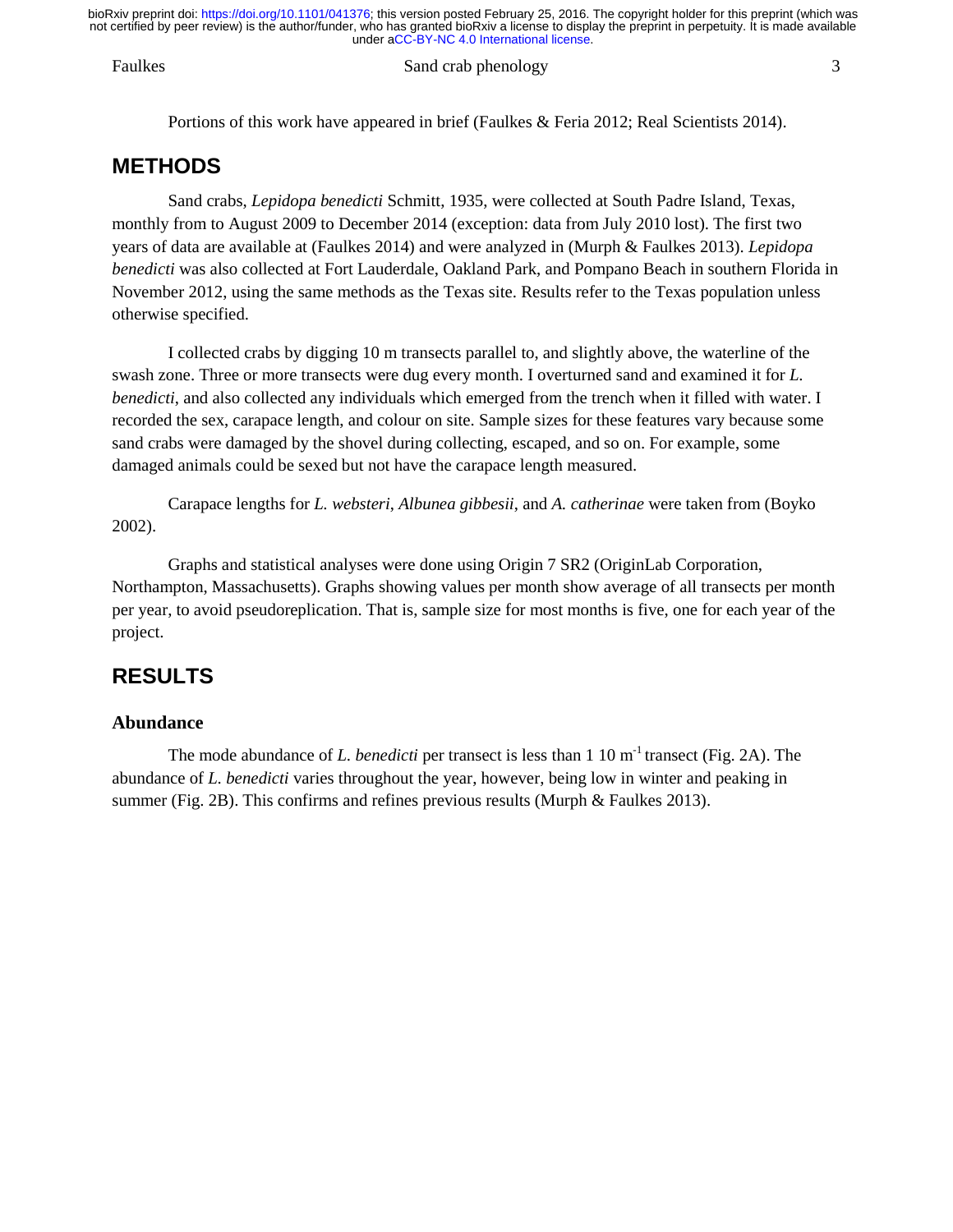

**Figure 2:** *Lepidopa benedicti* **abundance.** (A) Histogram of abundance of *Lepidopa benedicti* per 10 m transect of beach. (B) Abundance of *L. benedicti* per month.

The abundance of individuals in Florida was less than South Padre Island, Texas, although this difference could not be analyzed statistically. In November, the abundance of *L. benedicti* was 2.75 individuals 10 m<sup>-1</sup> transect on average (S.D. = 3.73, n = 6) in Texas, but was 0.71 individuals 10 m<sup>-1</sup> transect in Florida  $(n = 1)$ , even with fewer transects dug in Texas overall (36 transects) than Florida (42) transects).

### **Size**

The average carapace length of individuals was  $8.44$  mm (SD = 2.14), with the largest individual measuring 17.92 mm, and a minimum of 2.42 mm. The size distribution is unimodal. Females are slightly, but significantly, larger than males (Fig. 3A;  $t_{752}$  = -6.97, p < 0.01), confirming previous results (Murph & Faulkes 2013).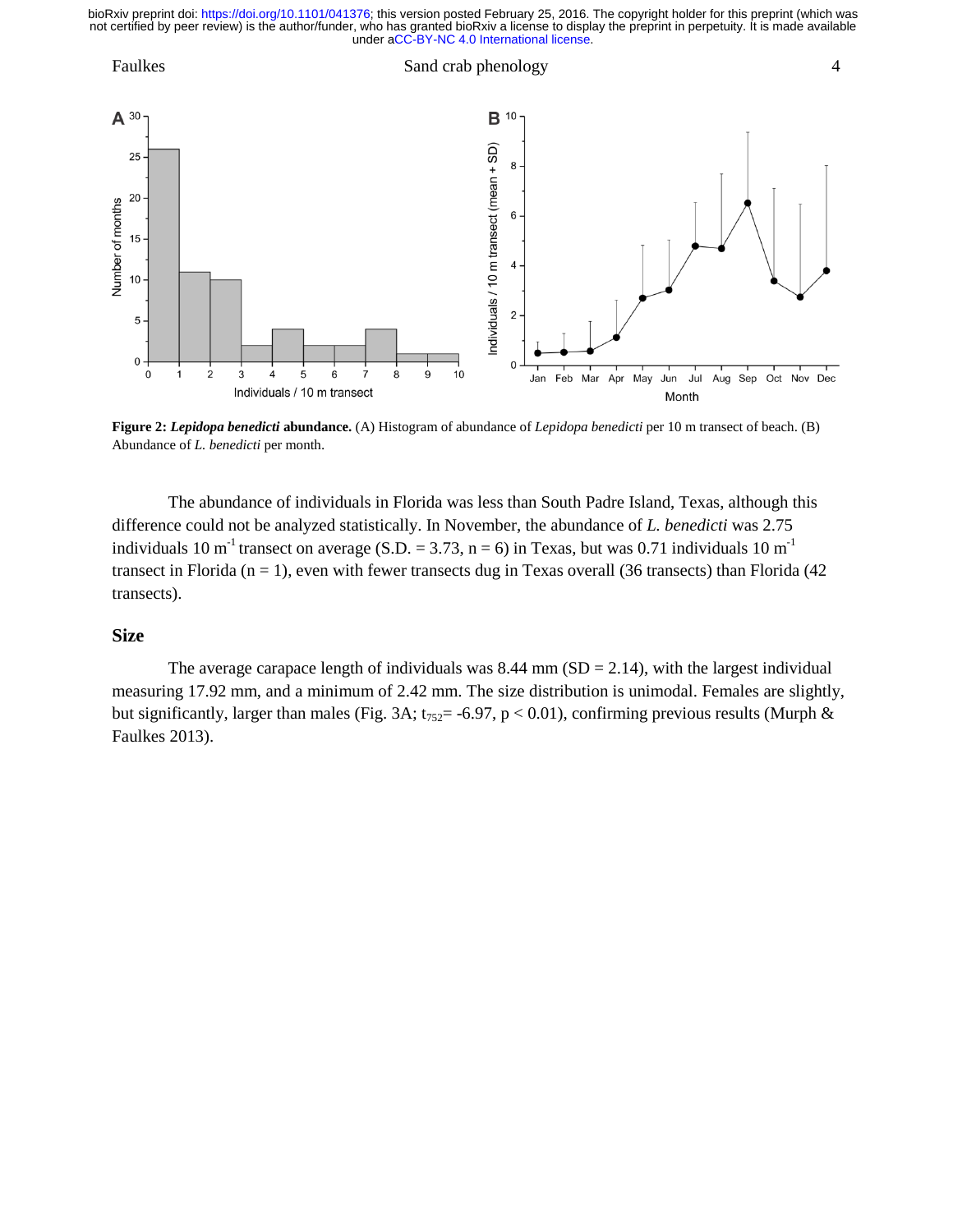

Figure 3: Size of *Lepidopa benedicti*. (A) Box plot of size of both sexes. (B) Size of individuals per month excluding young of the year (i.e., those less than 5 mm carapace length).

One possible explanation for the variation in abundance is that adult mortality and/or recruitment of young (below) is strongly seasonal. One prediction of this hypothesis would be that there would be annual variation in size, with the average size dropping if the largest (and presumably oldest) individuals die seasonally. Annual changes in size of adults were examined by averaging the carapace length of individuals excluding those one standard deviation below the mean (i.e., assumed to be sub-adult individuals). The mean size of adult individuals does not vary over the year (Fig. 3B).

*Lepidopa benedicti* collected from Florida were not significantly larger than Texas individuals (Fig,  $4A$ ;  $t_{11}=1.99$ ,  $p=0.072$ ), controlling for sex (all female) and month (all collected in November).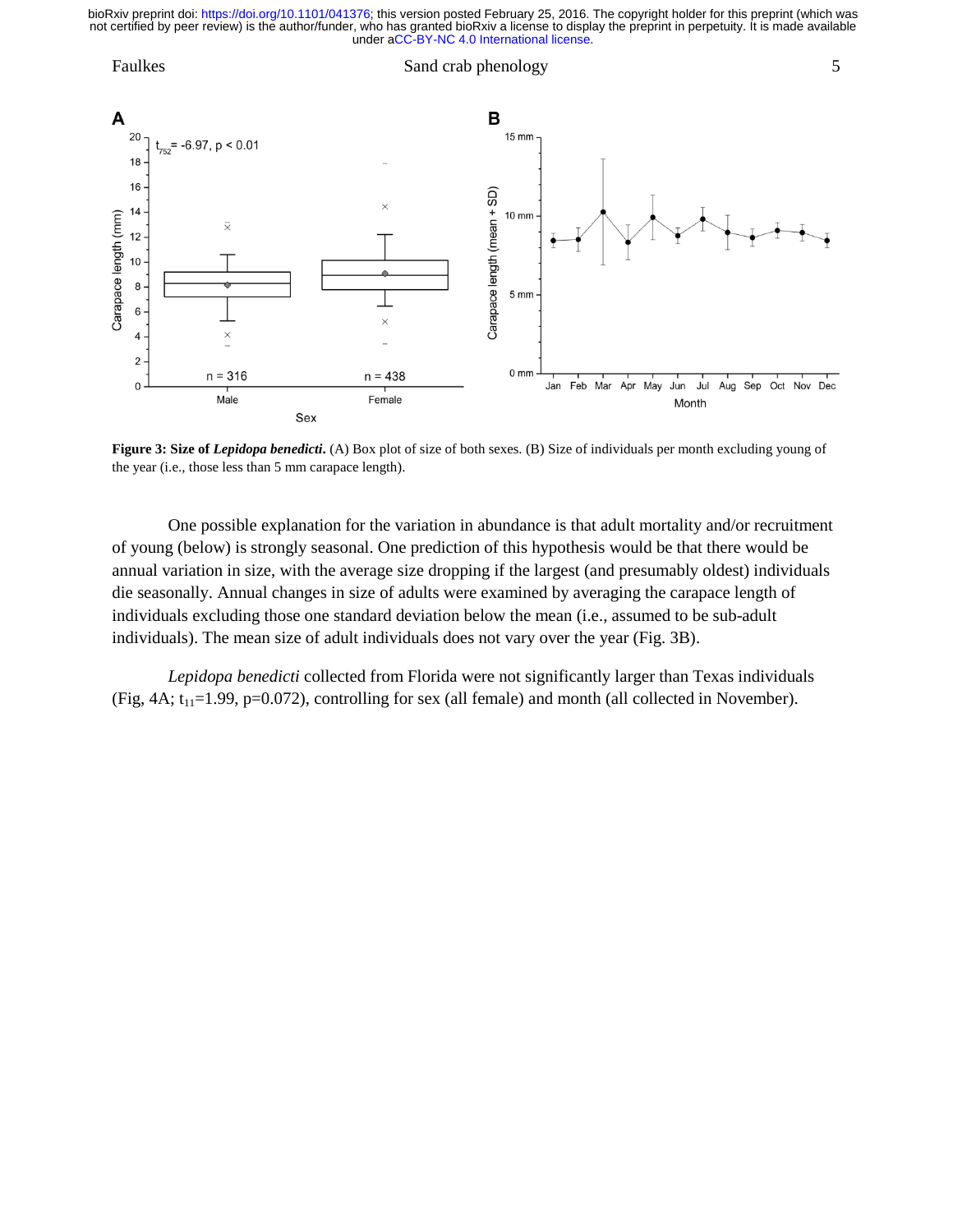#### Faulkes Sand crab phenology 6



### **B** Albunea gibbesii



**Figure 4: Comparison of sand crab sizes from Gulf of Mexico and Atlantic Ocean.** Size of sand crabs collected from Atlantic Florida and Gulf of Mexico. (A) *L. benedicti*, this study, matching sex and month. (B) *Lepidopa websteri*. (C) *Abunea gibbesii* (D) *Albunea catherinae*. Data for B-D from (Boyko 2002).

All albuneid species are obligate diggers, and presumably have generally similar basic biology. If the western Gulf of Mexico is generally a poor habitat for sand crabs relative to the Atlantic Ocean, other albuneid species might show the same differences in size between the two populations. This was not the case. Like *L. benedicti*, *Albunea gibbesii* collected from the Atlantic Ocean were significantly larger (Fig. 4B;  $t_{81}=3.38$ ,  $p = 0.001$ ) than those collected from the Gulf of Mexico (Fig. 4B), although the difference was not as pronounced as in *L. benedicti*. There was no significant size difference between individuals collected in the Atlantic Ocean and the Gulf of Mexico in either *Lepidopa websteri* (Fig. 4C; t<sub>76</sub>=-0.97, p=0.33) or *Albunea catherinae* (Fig. 4D; t<sub>95</sub>=1.59, p=0.11).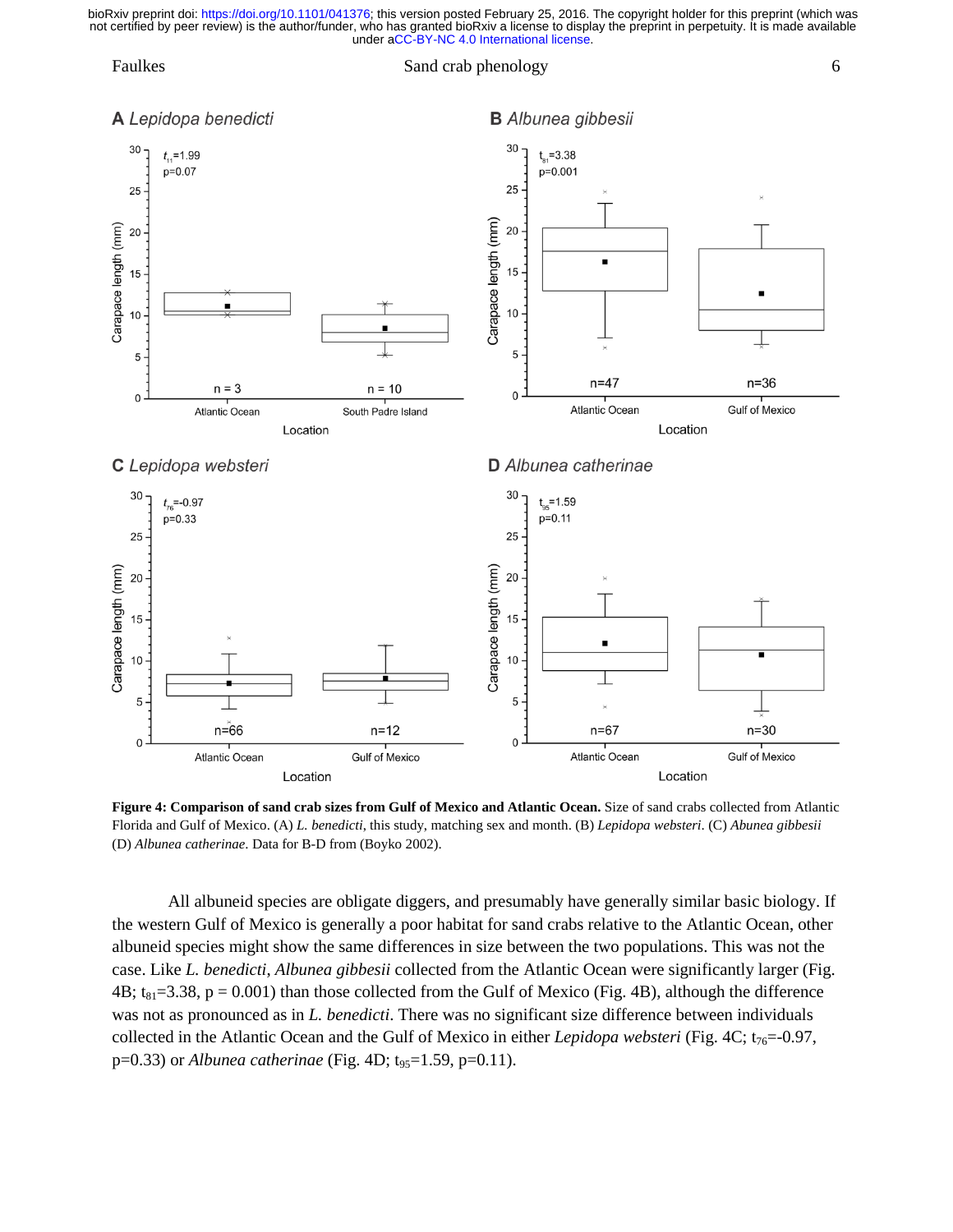### Faulkes Sand crab phenology 7

### **Sex and reproduction**

The overall sex ratio of *L. benedicti* is skewed towards females, as previously reported (Murph & Faulkes 2013): 58.20% of the crabs were female. The sex ratio varies over the year, however, with males outnumbering females in November and December (Fig. 5).



**Figure 5: Sex ratio of** *Lepidopa benedicti***.** Sex ratio per month.

Three ovigerous females (Fig. 6A) were found in June and August, the same months as other ovigerous *L. benedicti* recorded in the literature (Stuck & Truesdale 1986; Boyko 2002). The earliest was collected on 23 June and the latest on 14 August. I counted the eggs of two individuals. One (9.67 mm carapace length) had 1,419 eggs, and the second (9.16 mm carapace length) had 963 eggs. The latter is close to the smallest ovigerous individual recorded (9.1 mm carapace length; Boyko 2002).



**Figure 6: Reproductive aspects of** *Lepidopa benedicti*. (A) Ovigerous female. (B) Young of the year by month.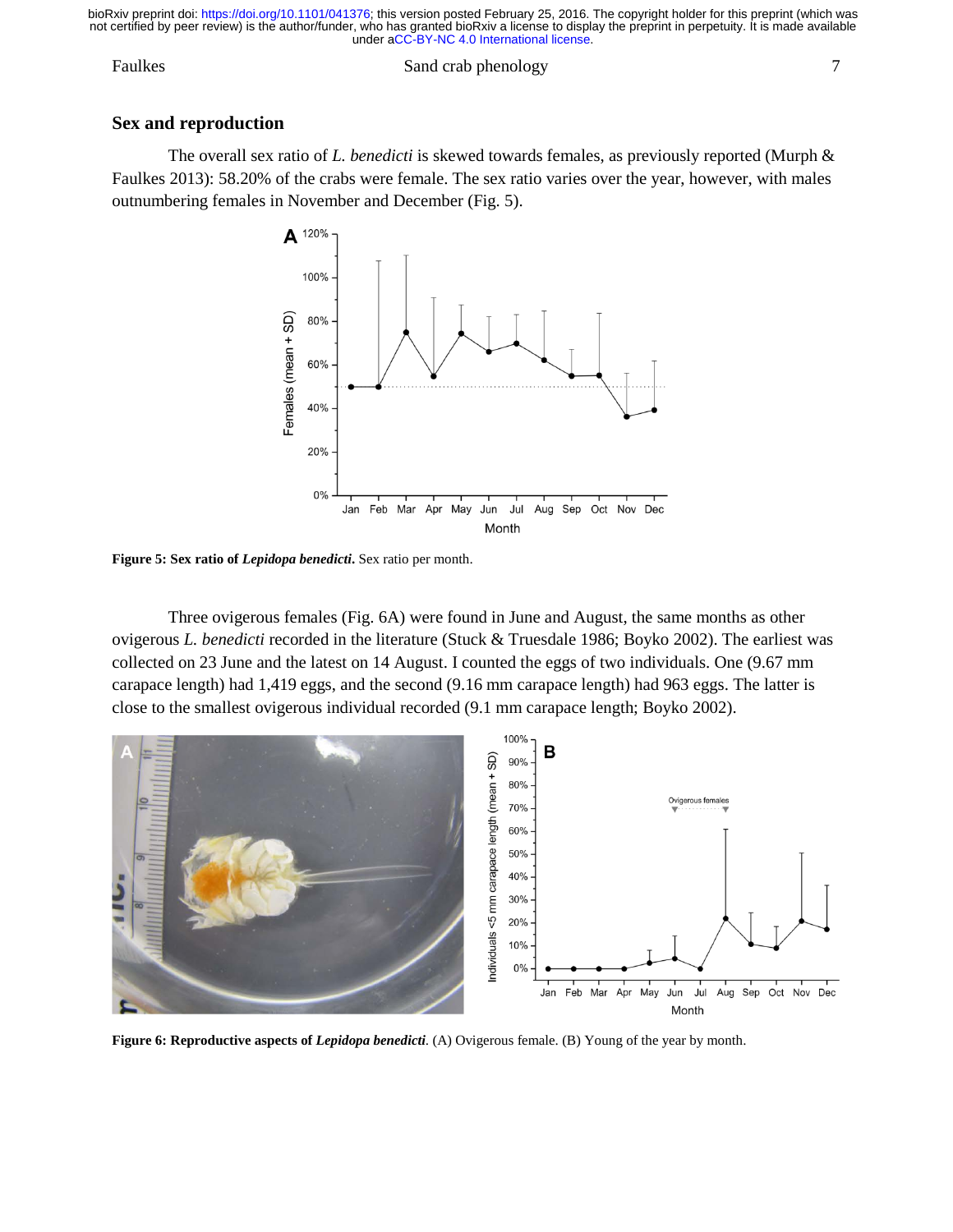#### Faulkes Sand crab phenology 8

It is not known how long females retain eggs, but the pelagic larval stages of *L. benedicti* last 14- 15 days before individuals metamorphose into benthic megalopae (Stuck & Truesdale 1986). Thus, the young of the year (defined as individuals with a carapace length less than 5 mm) are expected to be found in early autumn. Small individuals are most often found from August to December, and are not found from January to April (Fig. 6B).

### **Orange colour morph**

Most *Lepidopa benedicti* have a gray carapace, although some individuals are white (Nasir & Faulkes 2011). During the course of this study, I found two orange individuals (Fig. 7). One was a female with an 11.14 mm carapace length collected on 22 December 2013, and the other was a male with a 9.92 mm carapace length on collected on 31 July 2014. The orange colour was visible over the entire dorsal surface, including the ocular peduncles, in both individuals. The pigmented eye spots were the normal black (Fig. 7C) The ventral surface was not noticeably coloured (Fig. 7D), similar to individuals with grey and white carapace (Nasir & Faulkes 2011). The exoskeleton was firm and gave no indication that this animal had recently molted, which can sometimes affect carapace colour. The individual collected in December 2013 remained the same conspicuous orange colour until the animal died on 10 January 2014 from unknown causes.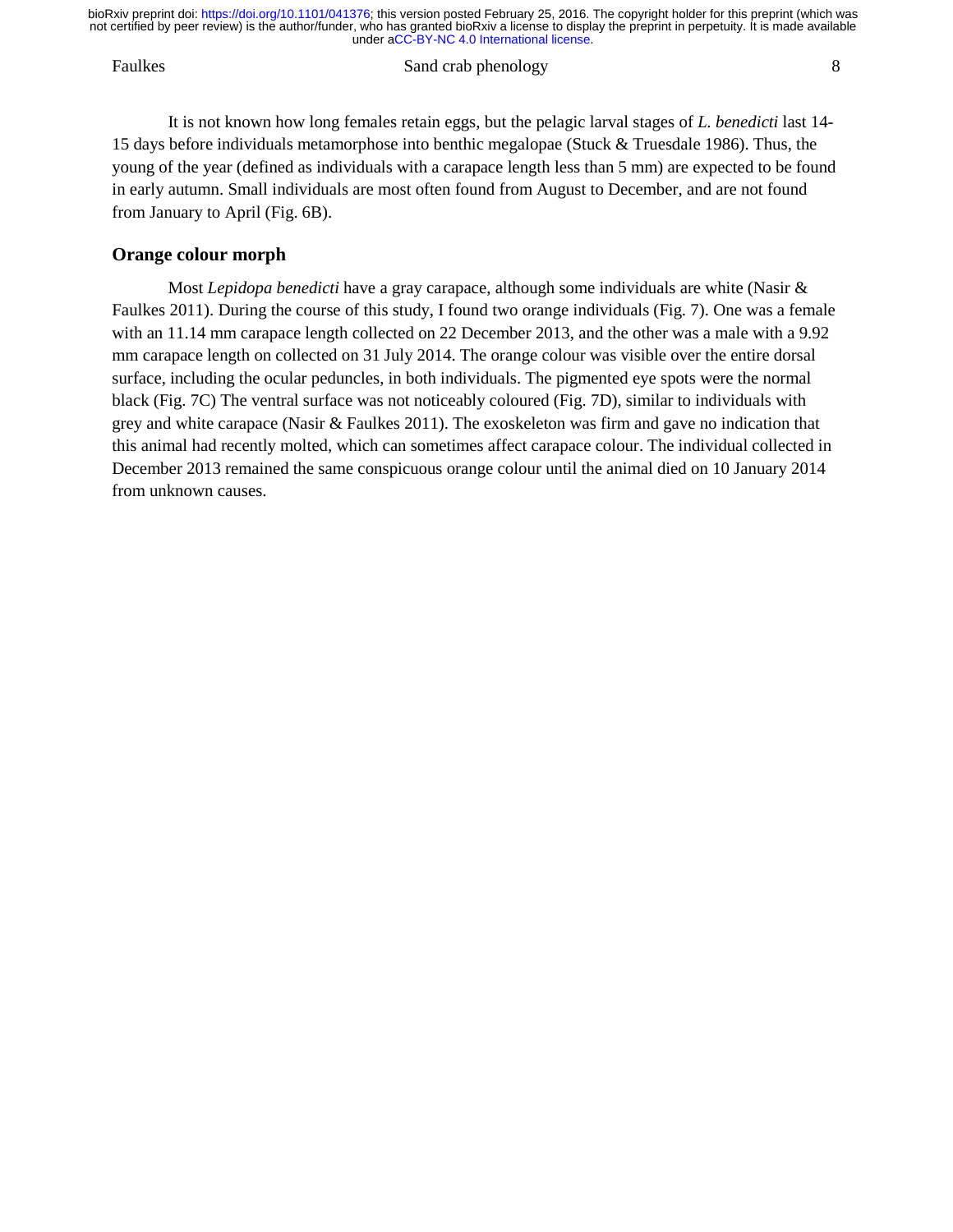Faulkes Sand crab phenology 9



**Figure 7: Orange colour morph of** *Lepidopa benedicti***.**  $(A, B)$  **Orange individuals next to more common gray and white** morphs. Individual in B is same individual shown in C, D, and different than A. (C) Close-up of ocular peduncles, showing typical eyespot pigmentation. (D) Ventral view of orange individual, showing typical white colour of exoskeleton (compare to Fig. 1C in Nasir & Faulkes 2011).

## **DISCUSSION**

*Lepidopa benedicti* show several annual cycles, despite that this species lives in a subtropical climate with relatively modest weather changes. The available evidence indicates that *Lepidopa benedicti* breed in mid-summer, with recruitment occurring in late summer and autumn. This annual reproductive cycle does not explain the annual changes in abundance, however. Recruitment of the young of the year occurs before abundance drops in January, and there is no evidence of seasonal die off of large individuals at any point in the year. These facts suggest that *L. benedicti* relocate themselves in slightly deeper water below the tide line during the winter months. *Lepidopa benedicti* has been collected in waters up to 3 m deep (Boyko 2002), indicating that this species is not confined to the swash zone.

The hypothesis that South Padre Island is a population sink for *L. benedicti* is not supported by new observations here. The first line of evidence against the sink hypothesis is that *L. benedicti* appear to be more abundant at South Padre Island than in Florida. More sampling of the Atlantic population would be extremely useful, however. Second, ovigerous females are present at South Padre Island, although they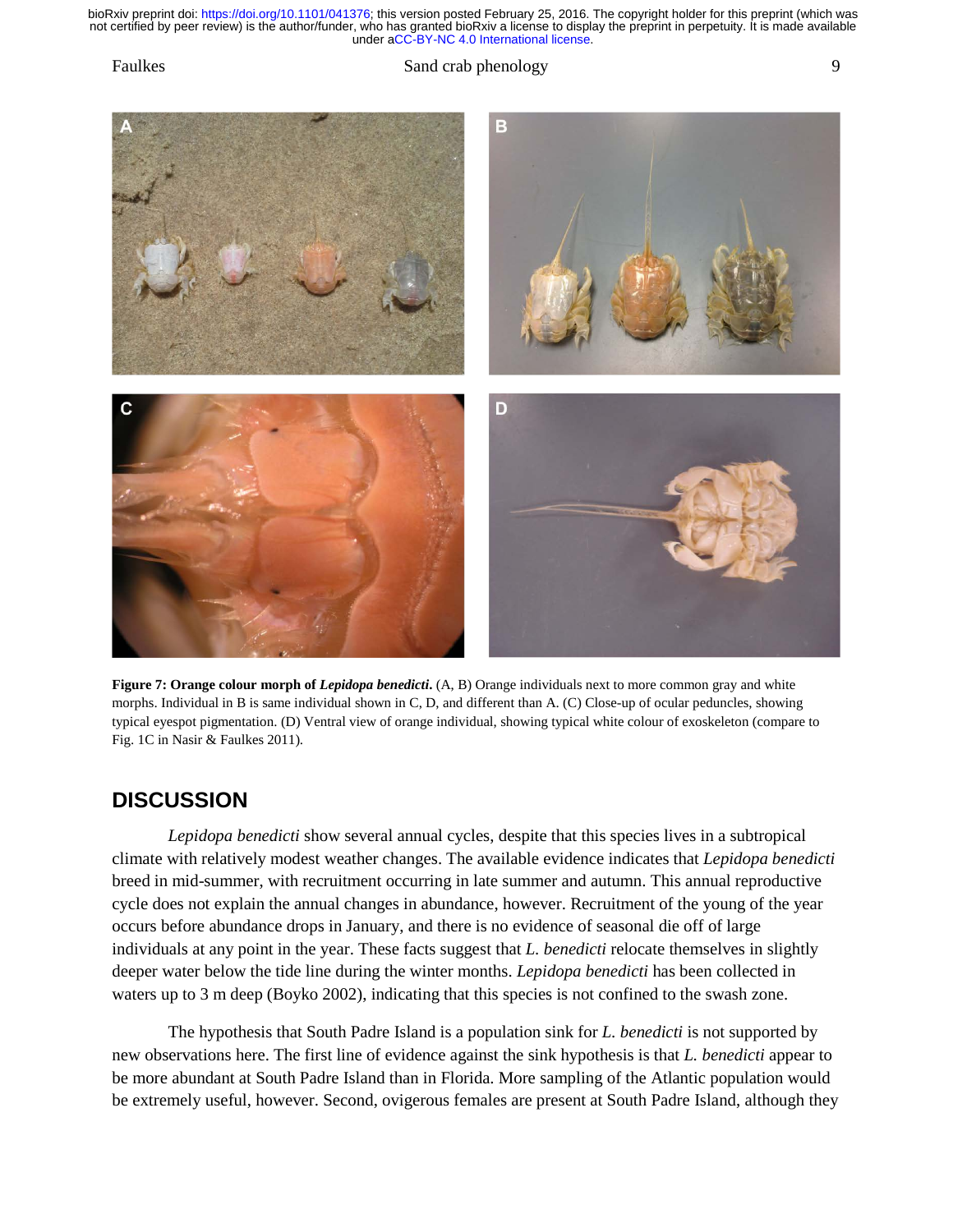#### Faulkes Sand crab phenology 10

are difficult to collect, perhaps because eggs are not retained long before being released. The only recorded hatching of *L. benedicti* eggs occurred within the day of collection (Stuck & Truesdale 1986). Female *L. benedicti* generate about 1,000 eggs (this study). Under lab conditions, 31.25% of larvae survive to the megalopa stage (Stuck & Truesdale 1986), which suggests that about 300 offspring per female could survive to the settlement stage. There is undoubtedly predation in the pelagic portion of the life cycle (which lasts 14-17 days; Stuck & Truesdale 1986) that further reduces larval survival. Continuing this long term study should provide the additional data needed to estimate the population ecology of the species.

The appearance of an orange colour morph in *L. benedicti* is reminiscent of some rare colour morphs of commercially fished crustaceans, such as American clawed lobsters (*Homarus americanus*), which will often make national news (CBC News 2013; Harish 2013; White 2013). In the news media, the probability of finding a red or orange lobster in the wild is usually estimated as being one in 10 million (Lobster Institute 2011; CBC News 2013; Harish 2013; White 2013), although how this estimate has been calculated is unclear. The odds of *L. benedicti* being orange appear to be about 1 in 500. Crustacean colour is determined both by genetics and environment (Kent 1901; Bowman 1942; Black & Huner 1980; Tlusty & Hyland 2005). Some crustaceans can change their colours to some degree (Barnard et al. 2012; Wade et al. 2012), including hippid sand crabs (Wenner 1972; Bauchau & Passelecq-Gérìn 1987), which can change their color to match the sand they live in. The rarity of the orange morph, plus its stability in adults, suggests that this colour is a rare recessive allele or mutation in both *L. benedicti* and lobsters. Because *L. benedicti* are obligate diggers that spend their effectively all their adult lives submerged in sand, colours are unlikely to have any major signalling functions, either to conspecifics, or other species (e.g., predators). Thus, unusual colour morphs in *L. benedicti* may be under less selection pressure than unusual morphs in benthic crustacean, and thus more common. This is consistent with the discovery of this orange sand crab after sampling hundreds of individuals, rather than the millions that might be expected for lobsters.

## **ACKNOWLEDGEMENTS**

I thank Kevin Faulkes for collecting assistance and Karren Faulkes for emergency shovel replacement.

## **REFERENCES**

- Barnard ME, Strandburg-Peshkin A, Yarett IR, Merz RA. 2012. The blue streak: a dynamic trait in the mud fiddler crab, *Uca pugnax*. *Invertebrate Biology* 131: 52-60.
- Bauchau AG, Passelecq-Gérìn E. 1987. Morphological color changes in anomuran decapods of the genus Hippa. *Indo-Malayan Zoology* 4: 135-144.
- Black JB, Huner JV. 1980. Genetics of the red swamp crawfish, *Procambarus clarkii* (Girard): state-of-the-art. *Proceedings of the World Mariculture Society* 11: 535-543.
- Bowman TE. 1942. Morphological color change in the crayfish. *The American Naturalist* 76: 332-336.
- Boyko CB. 2002. A worldwide revision of the recent and fossil sand crabs of the Albuneidae Stimpson and Blepharipodidae, new family (Crustacea, Decapoda, Anomura, Hippoidea). *Bulletin of the American Museum of Natural History* 272: 1-396.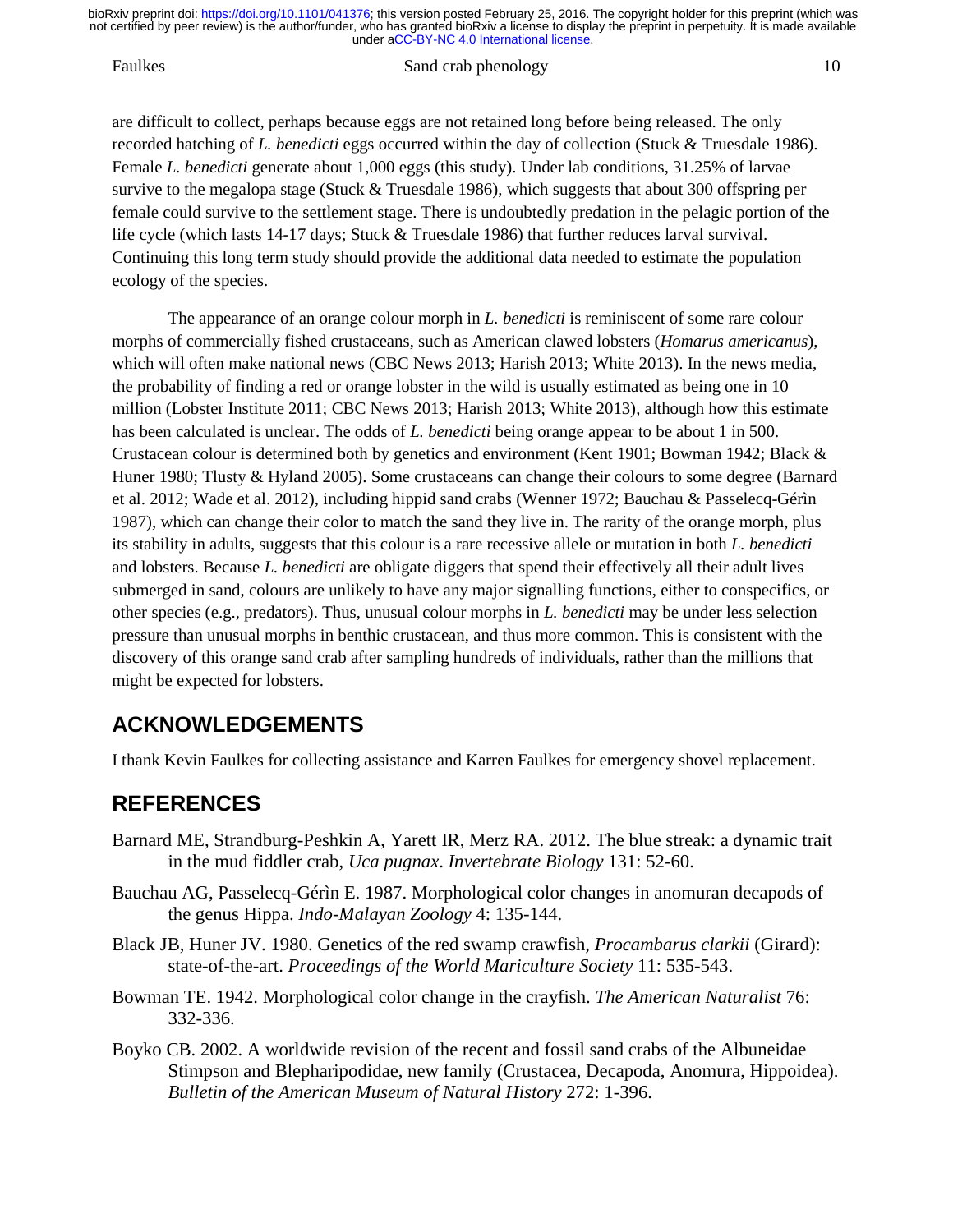- CBC News. 2013. Rare orange lobster caught in Bay of Fundy. In, New Brunswick: CBC. [http://www.cbc.ca/news/canada/new-brunswick/rare-orange-lobster-caught-in-bay-of](http://www.cbc.ca/news/canada/new-brunswick/rare-orange-lobster-caught-in-bay-of-fundy-1.1373258)[fundy-1.1373258.](http://www.cbc.ca/news/canada/new-brunswick/rare-orange-lobster-caught-in-bay-of-fundy-1.1373258) Access date: 13 February 2014.
- Dugan JE, Hubbard DM, Lastra M. 2000. Burrowing abilities and swash behavior of three crabs, *Emerita analoga* Stimpson, *Blepharipoda occidentalis* Randall, and *Lepidopa californica* Efford (Anomura, Hippoidea), of exposed sandy beaches. *Journal of Experimental Marine Biology and Ecology* 255: 229-245.
- Faulkes Z. 2014. Abundance and size of sand crabs (*Lepidopa benedicti*) on South Padre Island, Texas. Z Faulkes. figshare.<http://dx.doi.org/10.6084/m9.figshare.1057959>
- Faulkes Z, Feria TP. 2012. Size differences in sand crabs living in the Gulf of Mexico and the Atlantic Ocean. Ecological Society of America 97th Annual Meeting: Portland, Oregon. <http://eco.confex.com/eco/2012/webprogrampreliminary/Paper39609.html>
- Faulkes Z, Paul DH. 1997. Digging in sand crabs (Decapoda, Anomura, Hippoidea): interleg coordination. *The Journal of Experimental Biology* 200: 793-805.
- Faulkes Z, Paul DH. 1998. Digging in sand crabs: coordination of joints in individual legs. *The Journal of Experimental Biology* 201: 2139-2149.
- Harish A. 2013. Extremely rare orange lobsters turn up in Mass. restaurant. In: ABC News. [http://abcnews.go.com/blogs/technology/2012/06/extremely-rare-orange-lobsters-turn](http://abcnews.go.com/blogs/technology/2012/06/extremely-rare-orange-lobsters-turn-up-in-mass-restaurant/)[up-in-mass-restaurant/.](http://abcnews.go.com/blogs/technology/2012/06/extremely-rare-orange-lobsters-turn-up-in-mass-restaurant/) Access date 8 January 2015.
- Hay WP, Shore CA. 1918. The decapod crustaceans of Beaufort, N.C., and the surrounding region. *Bulletin of the Bureau of Fisheries* 35: 369–475.
- Joseph M, Faulkes Z. 2014. Nematodes infect, but do not manipulate digging by, sand crabs, *Lepidopa benedicti*. *Integrative and Comparative Biology* 54: 101-107.
- Kent WJ. 1901. The colors of the crayfish. *The American Naturalist* 35: 933-936.
- Lobster Institute. 2011. One In A Million? B Blanton. Lobster Institute: Orono, Maine**:** 8. <http://umaine.edu/lobsterinstitute/files/2011/12/LobsterColorsWeb.pdf>
- Murph JH, Faulkes Z. 2013. Abundance and size of sand crabs, *Lepidopa benedicti* (Decapoda: Albuneidae), in South Texas. *The Southwestern Naturalist* 58: 431-434.
- Nasir U, Faulkes Z. 2011. Color polymorphism of sand crabs, *Lepidopa benedicti* (Decapoda, Albuneidae). *The Journal of Crustacean Biology* 32: 240-245.
- Real Scientists. 2014. \_Lepidopa benedicti\_ has a rare orange colour morp. Figure 1: Orange morph shown second from right. In, Edinburg, Texas. [https://twitter.com/realscientists/status/495229999574560768.](https://twitter.com/realscientists/status/495229999574560768) Access date: 15 August 2014.
- Stuck KC, Truesdale FM. 1986. Larval and early postlarval development of *Lepidopa benedicti* Schmitt, 1935 (Anomura: Albuneidae) reared in the laboratory. *Journal of Crustacean Biology* 6: 89-110.
- Tlusty M, Hyland C. 2005. Astaxanthin deposition in the cuticle of juvenile American lobster (*Homarus americanus*): implications for phenotypic and genotypic coloration. *Marine Biology* 147: 113-119.